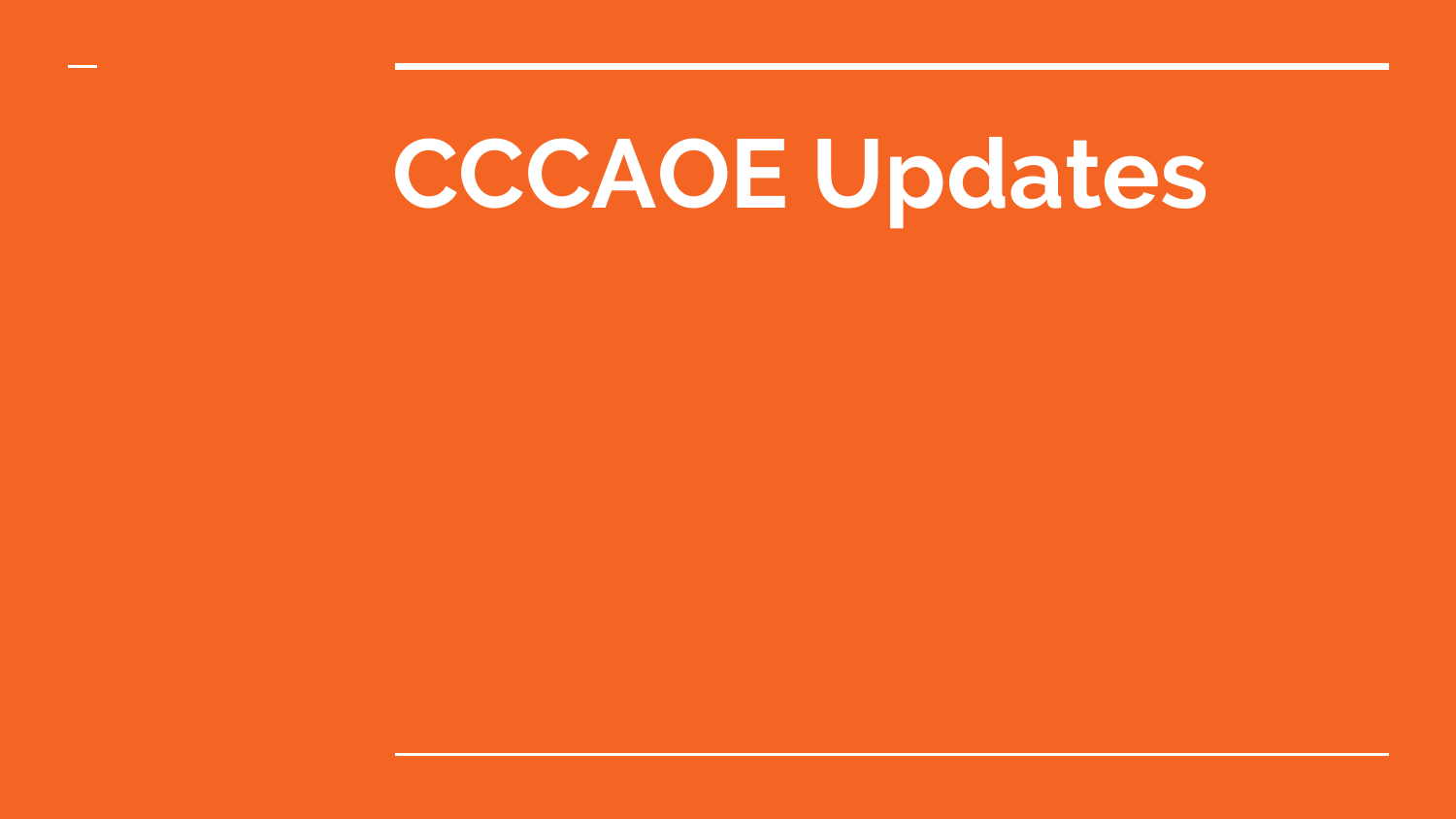#### **CCCAOE Board Nominations**

Board Nominations are open for the 19/20 academic year- please consider applying. \* Nominations are due by February 22, 2019 to Admin@cccaoe.org, and open positions include:

o Executive Board: President-Elect and Communications Officer

o Regional Vice Presidents: San Francisco/Bay, South Central, and LA/OC

o Special Note: With the Executive Director and Administrative Assistant roles fully functioning, the work of the Board is more strategic vs. operational. We hope this entices you to join us!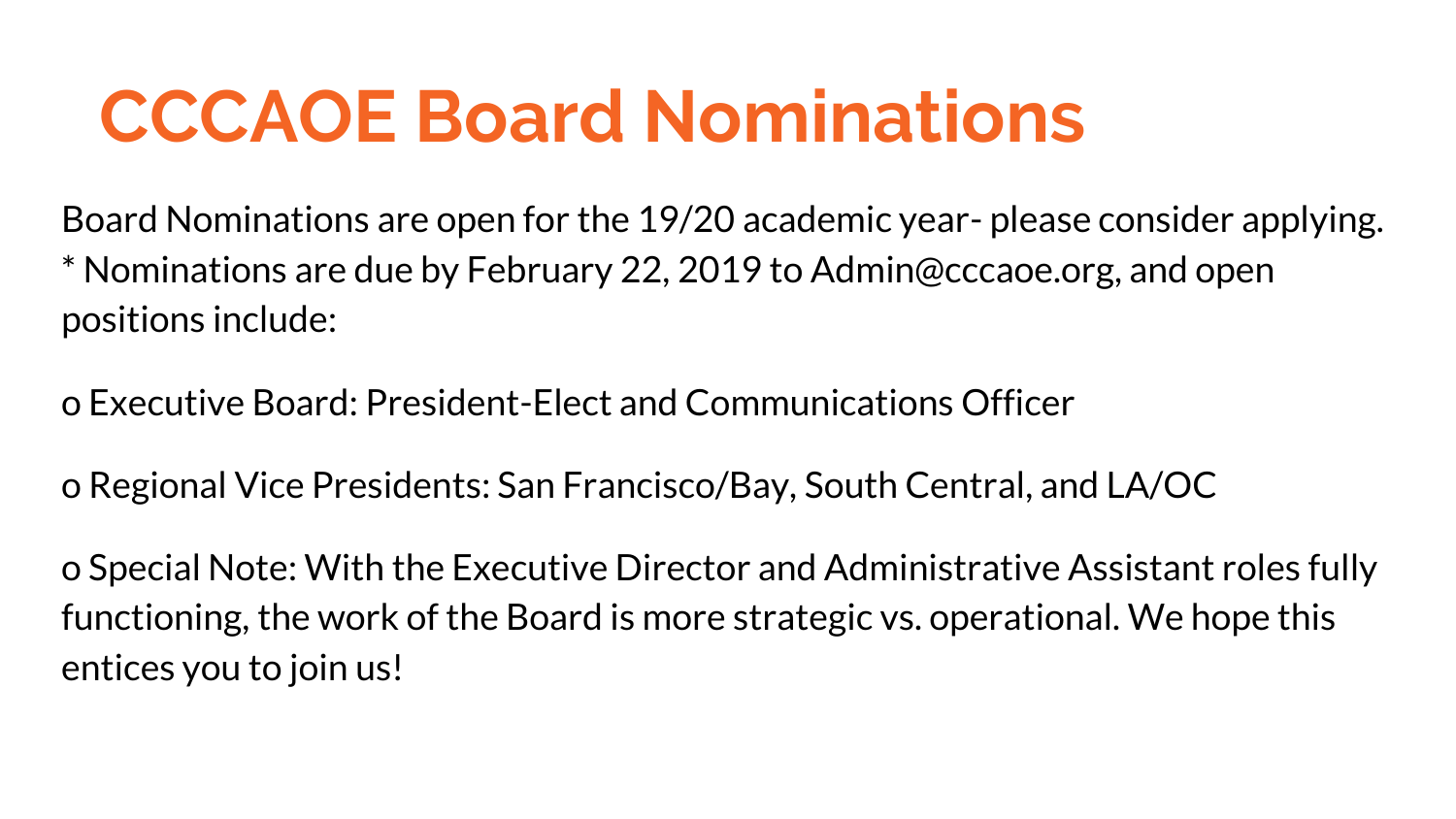## **Spring 2019 Conference**

\* Partnering & Advocating for a Stronger Workforce, April 3-5, 2019, Sacramento Hyatt

\* Presentation proposals will be announced by 3/1.

\* As of 2/14, we have nearly 400 registered for conference, and the hotel room block is nearly full. This includes 37 first-time attendees!

\* Keynote Highlight: We'll be joined by Dr. Victor Rios. Dr. Rios delivers a positive and re-affirming message of why we are in education. As a former gang member & troubled youth, Dr. Rios went through the system and is now advancing the need for education.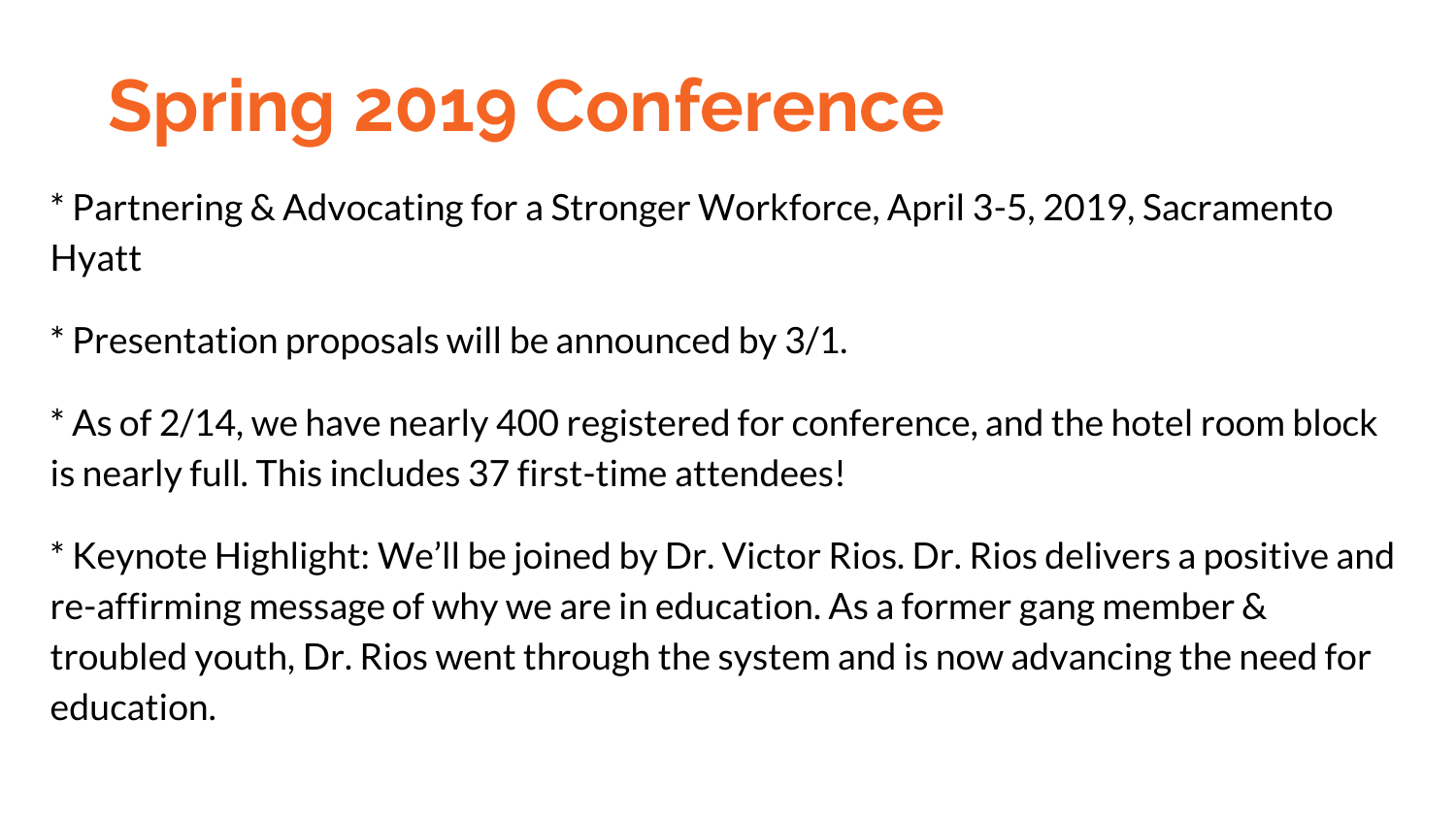## **CCCAOE Bylaws and Policies & Procedures**

\* As previously noted, the board is conducting an extensive review of the Bylaws, Polices & Procedures.

\* The last update was 2010.

\* The documents will be emailed to the membership at least two weeks prior to the Spring Conference, and a vote will be taken during the General Membership Meeting at the Spring Conference. This meeting will be noted in the program.